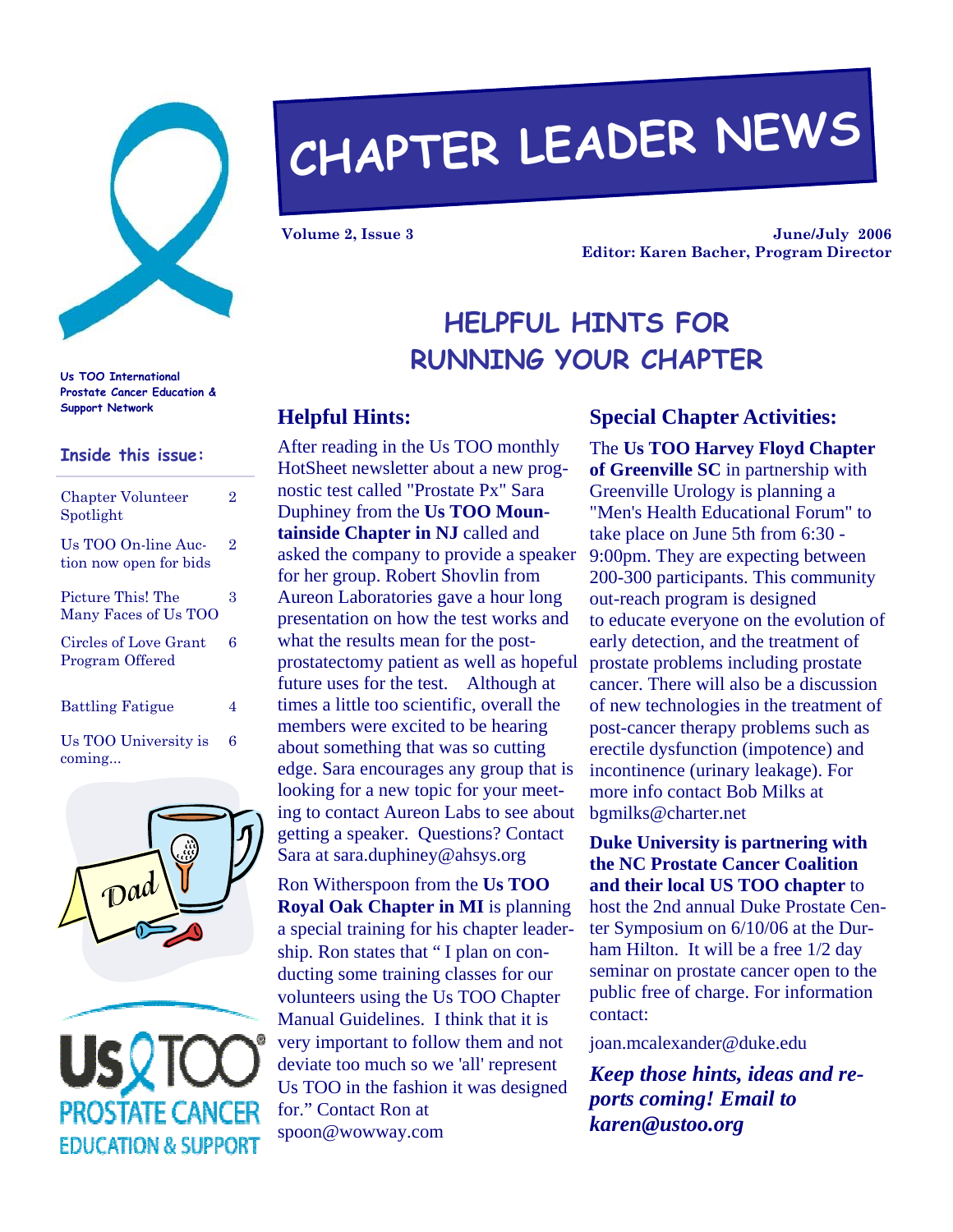### **The Volunteer Spotlight Shines on Phil Olsen of Hawaii**

Meet Phil Olsen! Phil is a volunteer Us TOO Regional Director for Hawaii and resides in Honolulu. Hawaii currently has four active chapters. As a prostate cancer survivor, he is extremely active in prostate cancer advocacy issues both at the state and federal level. In addition to being an all around nice guy, he is quite an interesting character! Phil is a former competitive marathoner and ultra-marathoner! He also is a pilot and a pilot instructor. In his spare time, Phil works as a standardized patient. These "patients" are actually actors portraying someone with specific signs, symptoms and complaints. Allied health care professionals and physicians are "tested" on how well they interact with and diagnose these patients. In the interest of encouraging PCa clinical trials, Phil wanted me to mention his exciting participation in the University of Illinois at Chicago PCa Pilot Phase 1B Trial of PSA-Peptide-Based Specific Active Immunotherapy using GM-CSF, administered by David J. Peace, M.D. The result has been a period of nearly four years of diminishing PSA without medication or herbals of any kind, which Dr. Peace has said appears to be an enduring immune reaction to his primary tumor. Very good news for Phil and his wife! Us TOO is fortunate to have Phil Olsen as a volunteer, advocate and friend! Contact Phil via email at philolsen@hawaii.rr.com





Us TOO International will host our first annual online auction, **"Bidding For Health & Hope,"** culminating on the Monday after Father's Day weekend, to honor fathers who either have had prostate cancer or who are trying to stay prostate-healthy. Proceeds from items sold will be earmarked for the Us TOO Founders Fund, used to create and expand Us TOO services and resources toward the fulfillment of our mission of serving tens of thousands of prostate cancer patients and their families. **The auction website will open and bids for items will be accepted beginning Tuesday, May 30th** (the day after Memorial Day Weekend). The auction will remain open for 3 weeks to allow plenty of time for people to view items, watch items, donate more items and bid. We hope there will be lots of bidding competition! Questions? Contact Pam Barrett, Us TOO Director of Development, at  $\text{pam@ustoo.org}$  or phone 630-795-1002.



# **Now Available at a Discounted Price for Chapters… The Us TOO Baseball Hat!**

Chapters may now purchase the Us TOO baseball hats at the discounted price of \$15. To obtain this special reduced price, chapters must place their order via telephone with Jackie at 1/800/808-7866 or fax your order to the home office at 630/795-1602. Hats are available in either navy or white. They make a great Fathers Day gift so order soon!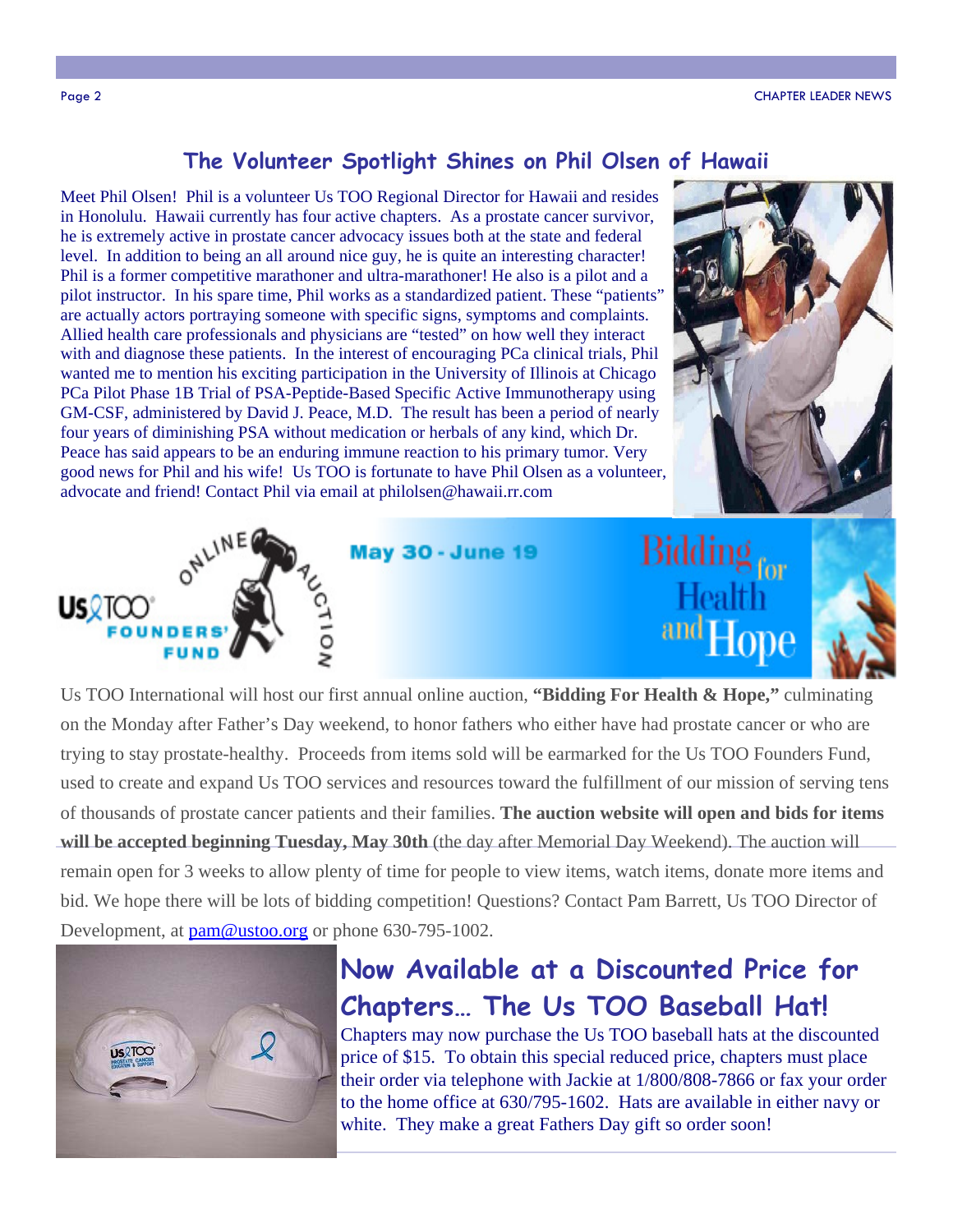# **Check Out The Beautiful Faces of Us TOO International**



Left: Please meet Celeste Wiley. Celeste works at the Regional Cancer Center at Memorial Medical Center and the is the Chapter Leader of the Us TOO Springfield IL Chapter.



Martin Kasiska (L) and Ron Witherspoon ®, Chapter Leaders from the Beaumont /Royal Oak Chapter in MI, pose with Dr. Kenneth Kernen after presenting on Prostate Cancer at a special employee health fair at the Delphi Corporation in April.



Left:

Bob Johnson

Us TOO Galesburg IL **Chapter** Leader and Regional Di-

rector

Below from left to right:

Russ Gould: Us TOO Don Johnson Chapter Leader (IL), National Chapters Committee Chair, and Member of the National Board of Directors.

Karen Bacher: Us TOO Home Office Staff Member, Chapter Services Program Director.

Bill Palos: Us TOO Greater Quad Cities Chapter Leader, Senior Regional Director, and Member of the National Board of Directors.



Right: Vanessa Spears, RN. Vanessa is the Chapter Leader of the Us TOO Mercy Hospital Chapter in Chicago, IL. Vanessa has two volunteer "patient coordinators" who help her run the chapter.

Interesting Fact:

One-third of all Us TOO Chapters are led by Health Care Professionals!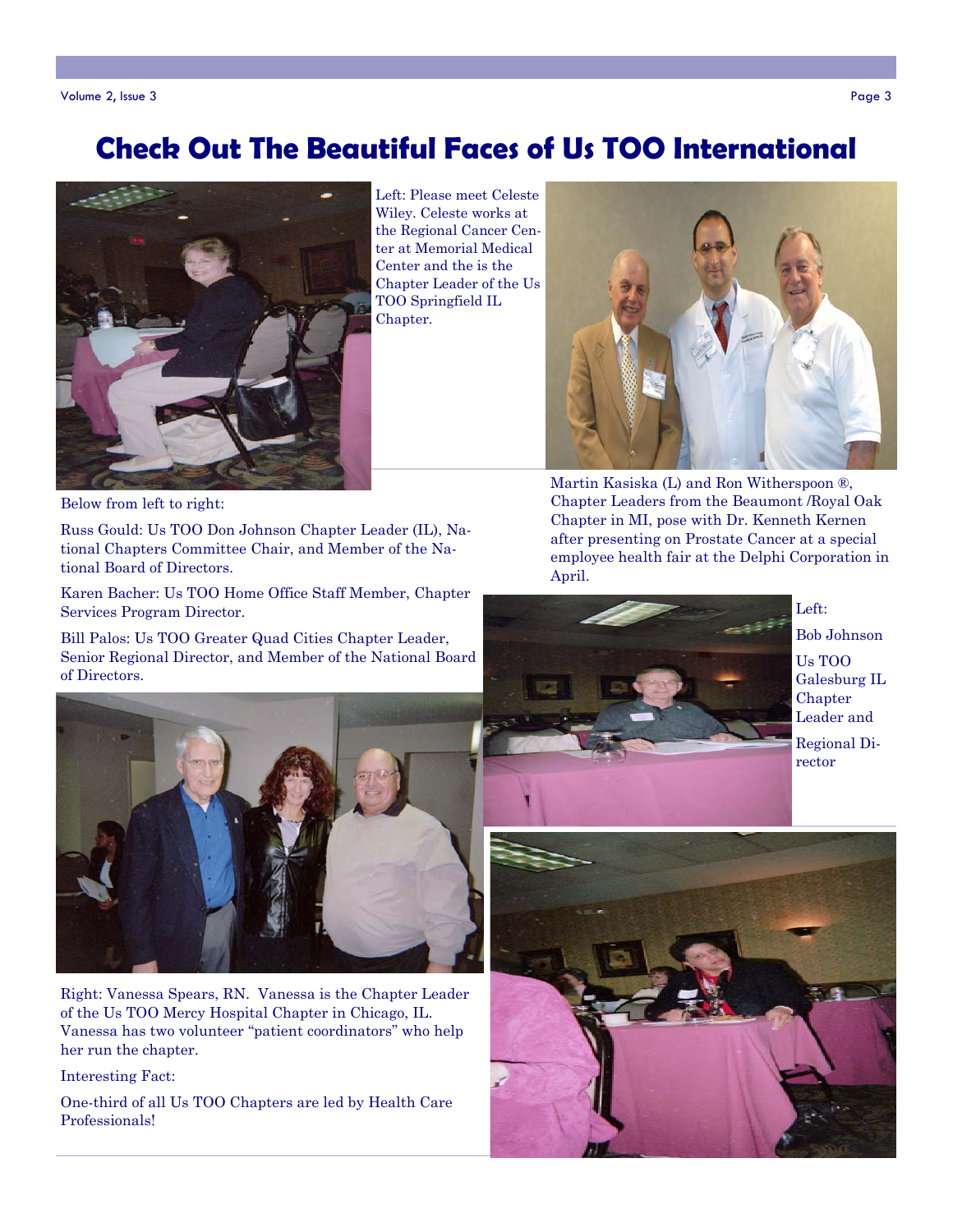## **Prostate Cancer: Dealing with Fatigue**

Presented by: WebMD Medical Reference in collaboration with The Cleveland Clinic

Fatigue is often confused with tiredness. Tiredness happens to everyone. It's a feeling you expect after certain activities or at the end of the day. Usually, you know why you are tired and a good night's sleep solves the problem.

Fatigue is a daily lack of energy. It is an unusual or excessive whole-body tiredness not relieved by sleep. It can last just for a short time (a month or less) or stay around for longer (one to six months or longer). Fatigue can prevent you from functioning normally and gets in the way of things you enjoy or need to do.

Cancer-related fatigue is one of the most common side effects of cancer and its treatment. It is not predictable by tumor type, treatment, or stage of illness. Usually, it comes on suddenly, does not result from activity or exertion, and is not relieved by rest or sleep. It is often described as "paralyzing." It may continue even after treatment is complete.

#### **What Causes Cancer-Related Fatigue?**

The exact reason for cancer-related fatigue is unknown. It may be related to the disease itself or its treatments. The following cancer treatments are commonly associated with fatigue:

**Chemotherapy.** Any chemotherapy drug may cause fatigue, but it may be a more common side effect of drugs such as vincristine, vinblastine, and cisplatin. Patients often notice fatigue after several weeks of chemotherapy, but this varies among patients. Some patients feel fatigue for a few days, while others say the problem persists throughout the course of treatment and even after the treatment is over.

**Radiation therapy.** Radiation therapy can cause fatigue that increases over time. This can occur no matter where the treatment site is. Fatigue usually lasts from three to four weeks after treatment stops, but can continue for up to two to three months.

Combination therapy. More than one cancer treatment at the same time or one after the other increases the chances of developing fatigue.

#### **What Other Factors Contribute to Fatigue?**

- Tumor cells compete for nutrients, often at the expense of the normal cells' growth.
- Decreased nutrition from the side effects of treatments (such as nausea, vomiting, mouth sores, taste changes, heartburn, or diarrhea) can also cause fatigue.
- Cancer treatments, specifically chemotherapy, can cause reduced blood counts, which may lead to anemia, a blood disorder that occurs when the blood cannot adequately transport oxygen through the body. When tissues don't get enough oxygen, fatigue can result.
- Medicines used to treat side effects such as nausea, pain, depression, anxiety, and seizures can also cause fatigue.

Research shows that chronic, severe pain increases fatigue.

- Stress can worsen feelings of fatigue. Stress can result from dealing with the disease and the "unknowns," as well as from worrying about daily tasks or trying to meet others' needs.
- Fatigue may result when you try to maintain your normal daily routines and activities during treatments. Modifying your schedule and activities can help conserve energy.
- Depression and fatigue often go hand-in-hand. It may not be clear which started first. One way to sort this out is to try to understand your depressed feelings and how they affect your life. If you are depressed all the time, were depressed before your cancer diagnosis, or are preoccupied with feeling worthless and useless, you may need treatment for depression.

**What Can I Do to Combat Fatigue?** The best way to combat fatigue is to treat the underlying medical cause. Unfortunately, the exact cause is often unknown, or there may be multiple causes. Some treatments may help improve fatigue caused by an underactive thyroid or anemia. Other causes of fatigue must be managed on an individual basis. You can use the following to help combat fatigue.

• Assessment. Evaluate your level of energy. Think of your personal energy stores as a "bank." Deposits and withdrawals have to be made over the course of the day or the week to balance the amount of energy you store and the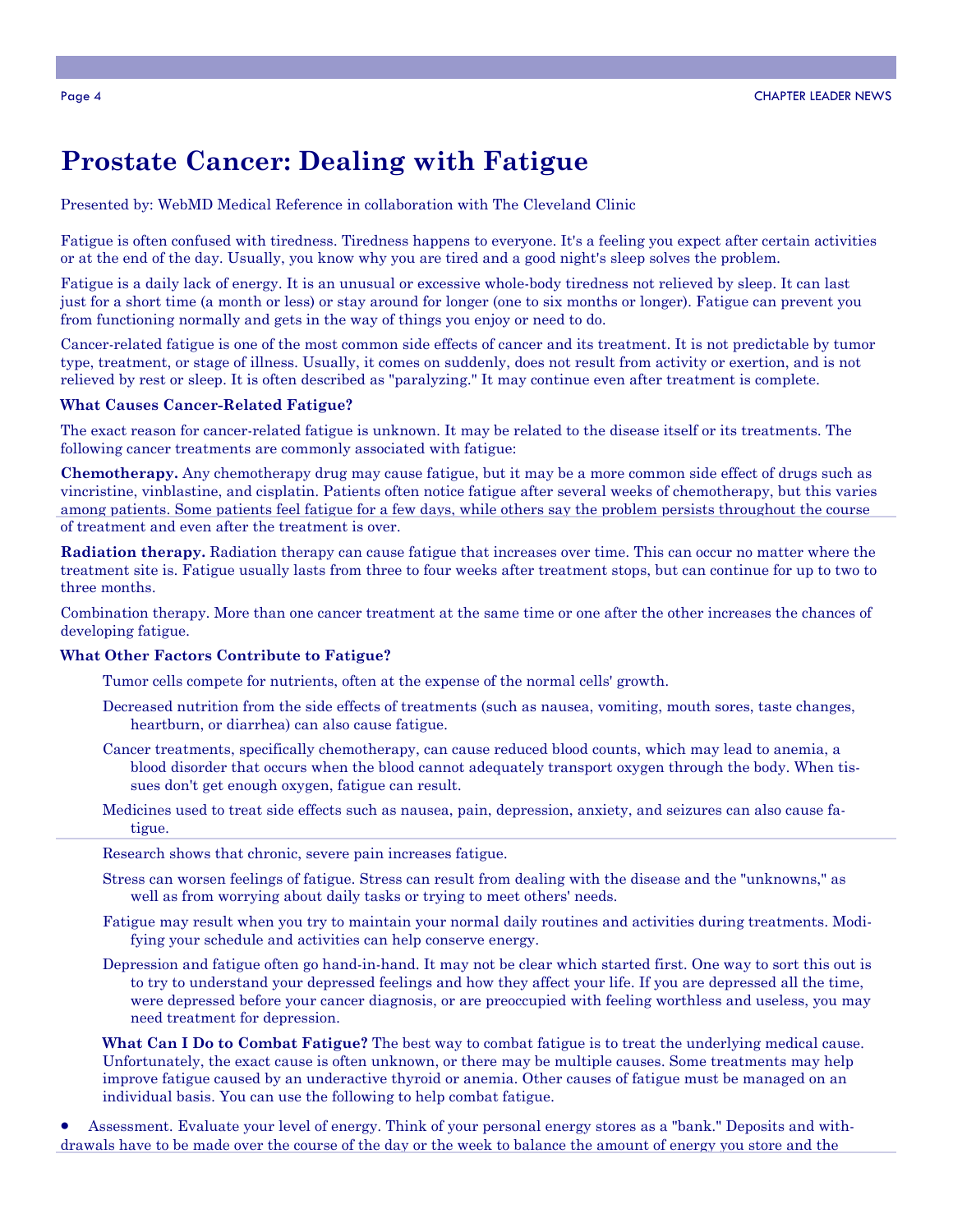# **Prostate Cancer: Dealing with Fatigue—Continued**

amount you need each day. Keep a diary for one week to identify the time of day when you are either most fatigued or have the most energy. Note what you think may be contributing factors. Be alert to your personal warning signs of fatigue. These may include tired eyes, tired legs, whole-body tiredness, stiff shoulders, decreased energy or a lack of energy, inability to concentrate, weakness or malaise, boredom or lack of motivation, sleepiness, increased irritability, nervousness, anxiety, or impatience.

**Energy Conservation.** You can conserve your energy in several ways. Here are some suggestions:

#### **Plan ahead and organize your work.**

- Change storage of items to reduce trips or reaching.
- Delegate tasks when needed.
- Combine activities and simplify details.

#### **Schedule rest.**

- Balance periods of rest and work.
- Rest before you become fatigued. Frequent, short rests are beneficial.

#### **Pace yourself.**

- A moderate pace is better than rushing through activities.
- Reduce sudden or prolonged strains.
- Alternate sitting and standing.

#### **Practice proper body mechanics.**

- When sitting, use a chair with good back support. Sit up with your back straight and your shoulders back.
- Adjust the level of your work, Work without bending over.
- When bending to lift something, bend your knees and use your leg muscles to lift, not your back. Do not bend forward at the waist with your knees straight.
- Carry several small loads instead of one large one, or use a cart.
- **Limit work that requires reaching over your head.**
- Use long-handled tools.
- Store items lower.
- Delegate activities whenever possible.
- **Limit work that increases muscle tension.**
- Breathe evenly; do not hold your breath.
- Wear comfortable clothes to allow for free and easy breathing.

#### **Identify the effects of your environment.**

- Avoid temperature extremes.
- Eliminate smoke or harmful fumes.
- Avoid long, hot showers or baths.
- **Prioritize your activities.**
- Decide what activities are important to you, and what could be delegated.
- Use your energy on important tasks.

#### **Other ways to combat fatigue include:**

- Maintain good nutrition
- Get moderate exercise on a regular basis
- Learn to manage stress

**When Should I Call My Doctor?** Although cancer-related fatigue is a common, and often expected, side effect of cancer and its treatments, you should feel free to mention your concerns to your healthcare providers. Fatigue may be a clue to an underlying medical problem. Other times, there may be treatments to help control some of the causes of fatigue. Finally, there may be suggestions that are more specific to your situation that would help in combating your fatigue. Be sure to let your doctor or nurse know if you have: increased shortness of breath with minimal exertion, uncontrolled pain, inability to control side effects from treatments (such as nausea, vomiting, diarrhea, or loss of appetite), uncontrollable anxiety or nervousness, or ongoing depression.

*For a new booklet on "Finding New Ways to Cope with Fatigue" contact Cancer Care at 212- 712-8400 or email info@cancercare.org*